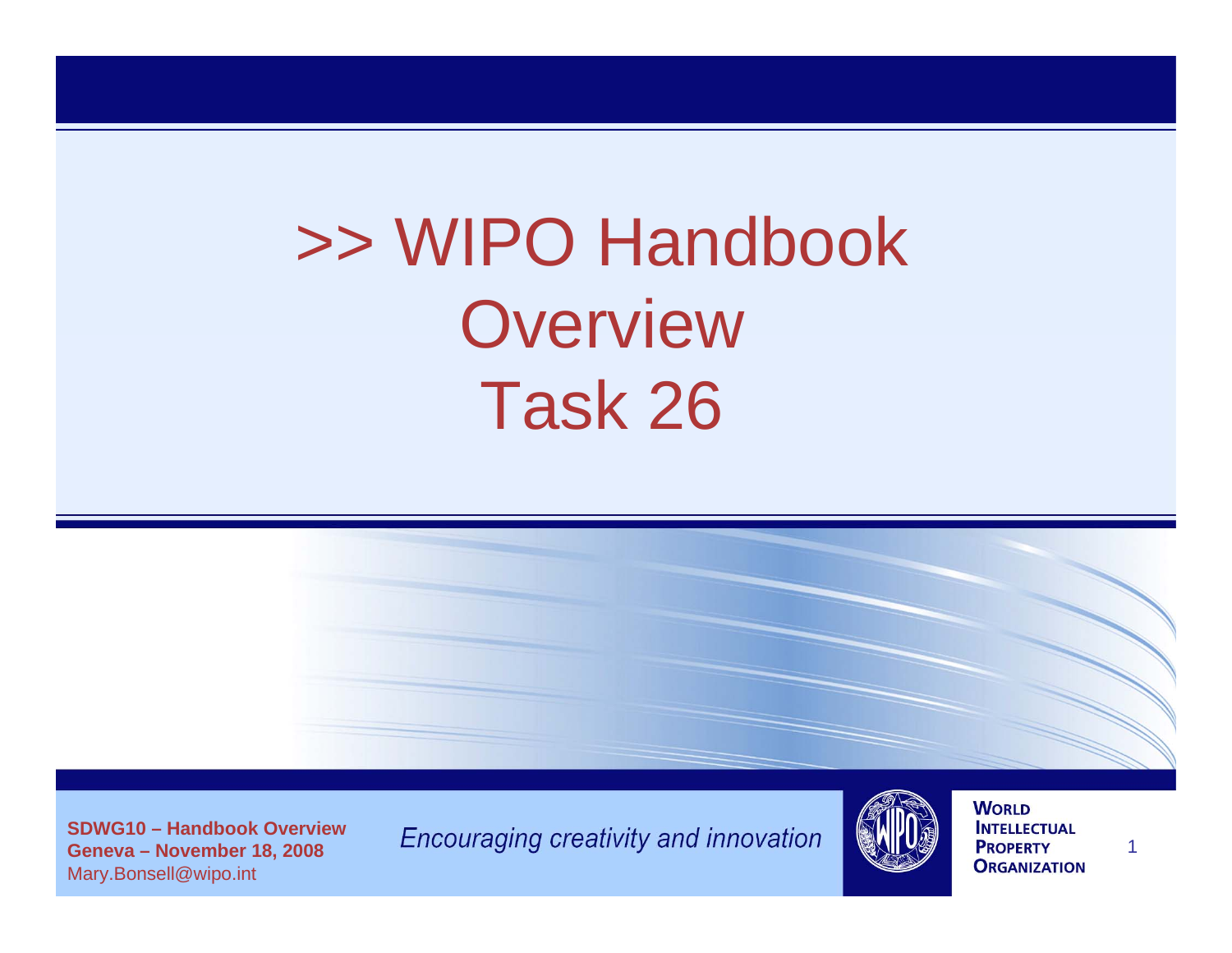>> Summary of WIPO Handbook activities since SDWG/9 >> CONTENT WIPO Handbook – updated contents from SDWG/9 activities >> RENEWAL Draft WIPO Handbook Information Management System user requirements

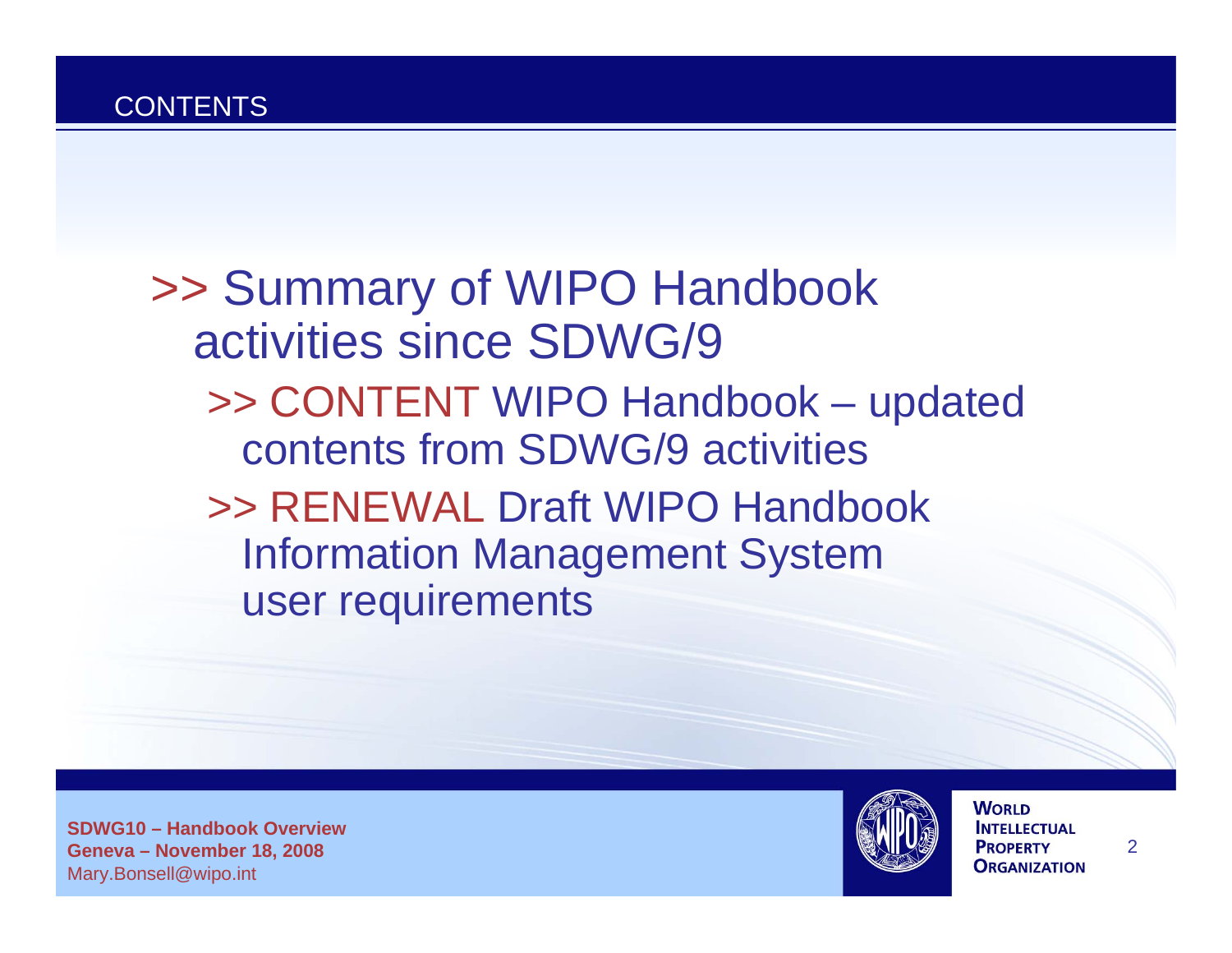#### FUTURE INFORMATION MANAGEMENT SYSTEM - **GOALS**

User requirements for new WIPO Handbook Information Management System preparation

| User / Goal                                                     | <b>Public</b>                   | IPO              | WIPO admin.                                     |
|-----------------------------------------------------------------|---------------------------------|------------------|-------------------------------------------------|
| Create new content                                              |                                 |                  |                                                 |
| <b>Create new survey</b>                                        |                                 |                  |                                                 |
| Complete new survey                                             |                                 | own member state |                                                 |
| <b>Publish content</b>                                          |                                 |                  |                                                 |
| <b>Search</b>                                                   |                                 |                  |                                                 |
| <b>Print report</b>                                             |                                 |                  |                                                 |
| <b>Update existing survey</b>                                   |                                 | own member state |                                                 |
| Use electronic messaging                                        | $\blacktriangledown$<br>to WIPO | to WIPO          |                                                 |
| <b>SDWG10 - Handbook Overview</b><br>Geneva – November 18, 2008 |                                 |                  | WUNLU<br><b>INTELLECTUAL</b><br><b>PROPERTY</b> |

**ORGANIZATION** 

Mary.Bonsell@wipo.int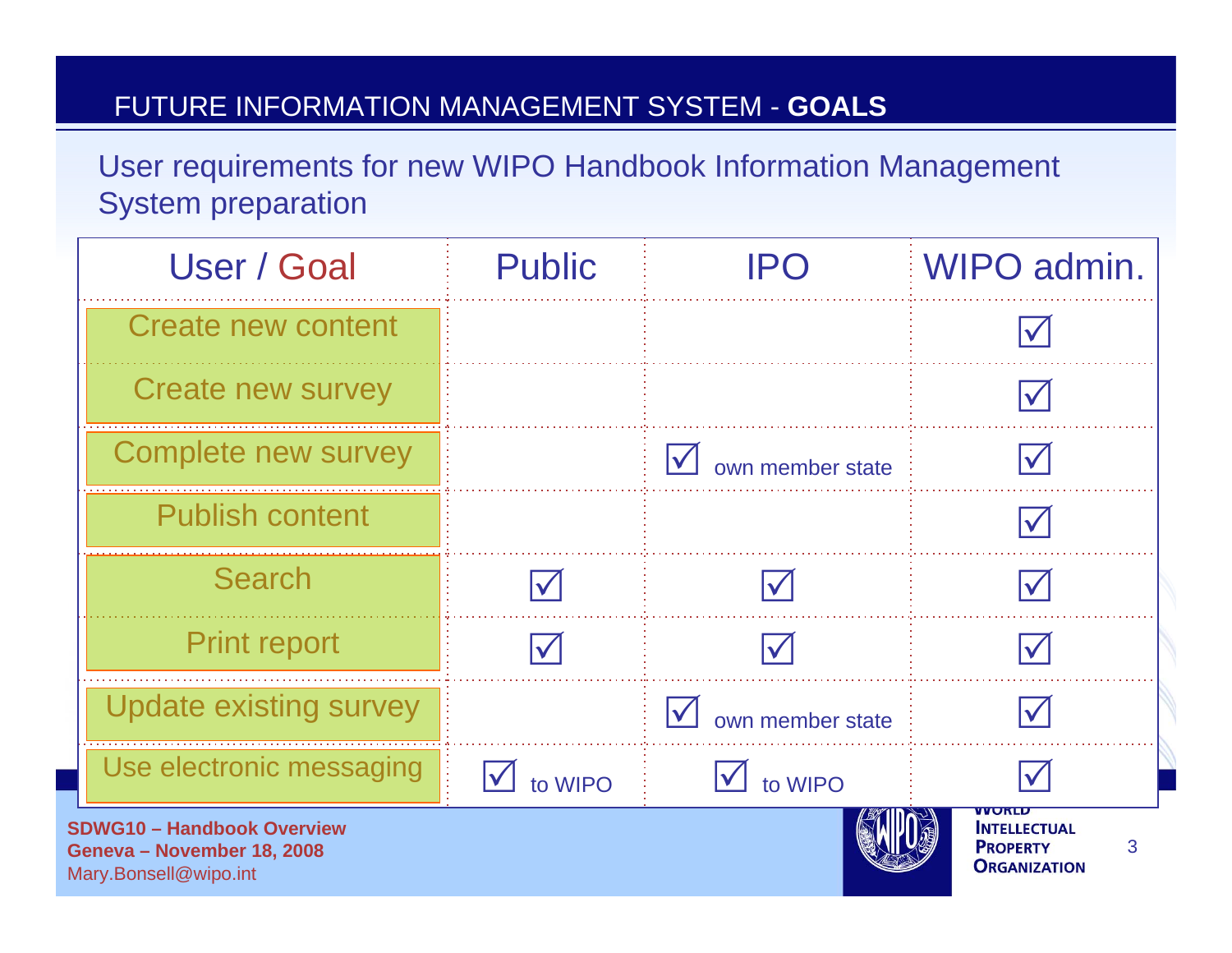- >> Example questions that might be asked of the Handbook:
	- **❖ What are the list of country codes?**
	- ❖ How does Australia present its application numbers?
	- What is a patent family?
	- ❖ Show me all the latest surveys completed by Romania.
	- ❖ What is the latest list of NPL periodicals?

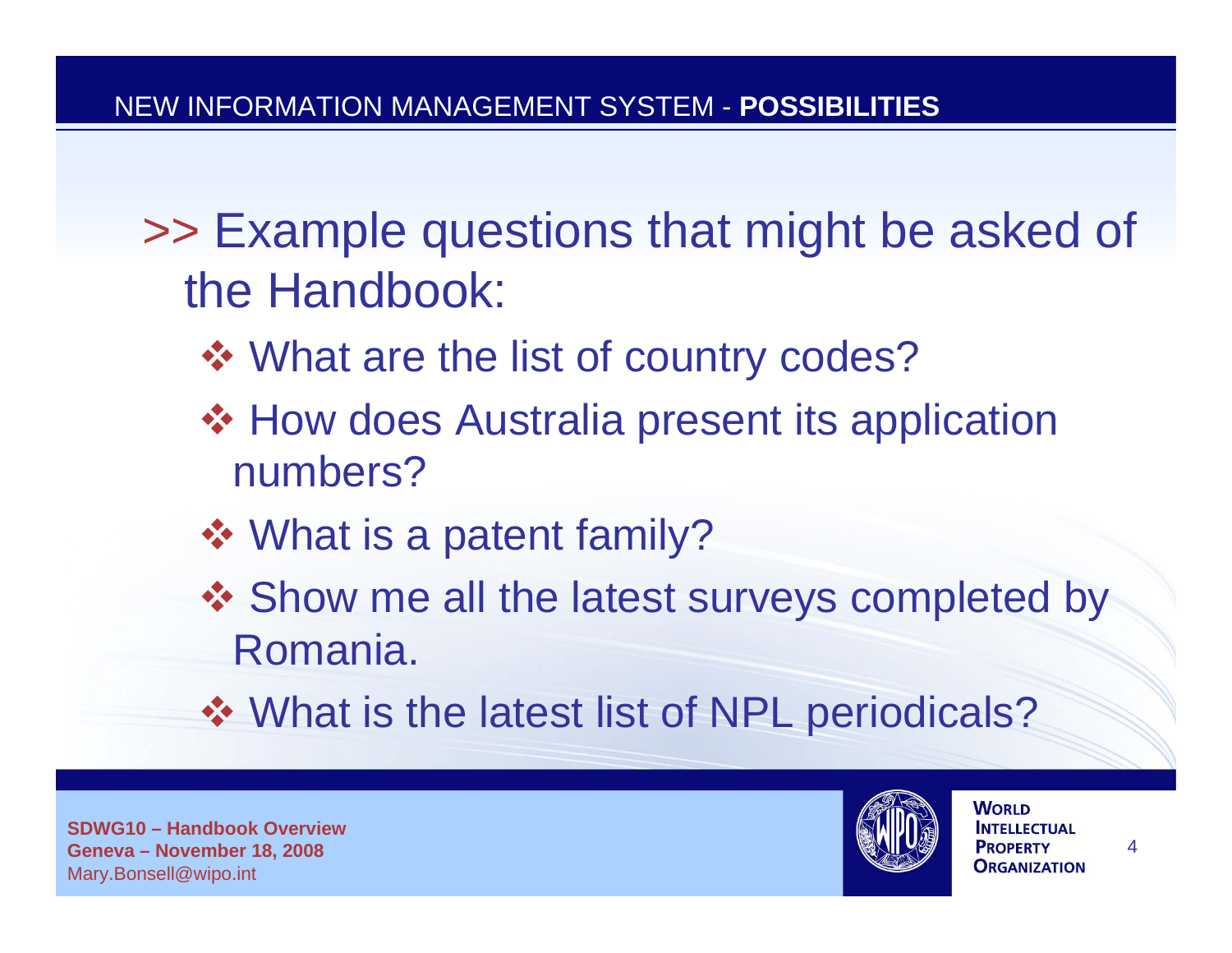## >> Completed Handbook material content

- publicized …/standards/
- retired and redirected […/scit/en/standards/](http://www.wipo.int/scit/en/standards/)
- comments requested
- (March/April)

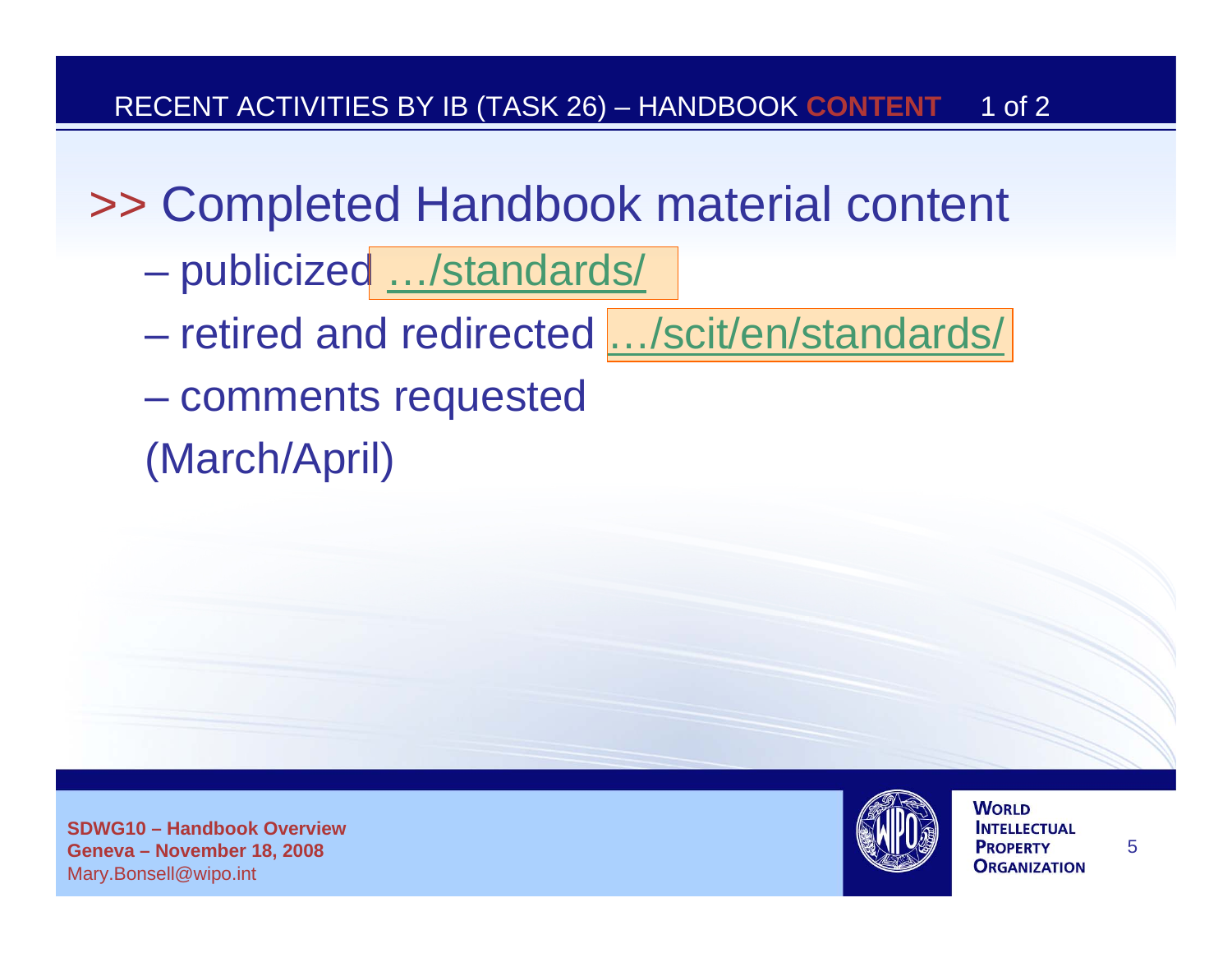# >> Updated Handbook Content:

- WIPO Standards in Part 3:
	- Updated:
		- [ST.9](http://www.wipo.int/export/sites/www/standards/en/tracked-changes/03-09-01_changes_2008.pdf) (Bibliographic data Patents, SPCs)
		- [ST.13](http://www.wipo.int/export/sites/www/standards/en/tracked-changes/03-13-01_changes_2008.pdf) (Application numbering)
		- [ST.14](http://www.wipo.int/export/sites/www/standards/en/tracked-changes/03-14-01_changes_2008.pdf) (Citation practices)
		- ST.36 [Annexes A-C](http://www.wipo.int/standards/en/xml_material/st36/revision-history/index.html) ((XML processing in patents)
	- Newly published
		- [ST.86](http://www.wipo.int/standards/en/part_03_standards.html#group-d) (XML processing in Industrial Designs)
- WIPO Examples and IPO Practices in Part 7
	- [Part 7.9](http://www.wipo.int/export/sites/www/standards/en/pdf/07-09-01.pdf)  Citation practices survey newly published
- Glossary of [Terms](http://www.wipo.int/export/sites/www/standards/en/pdf/08-01-01.pdf) in Part 8 updated

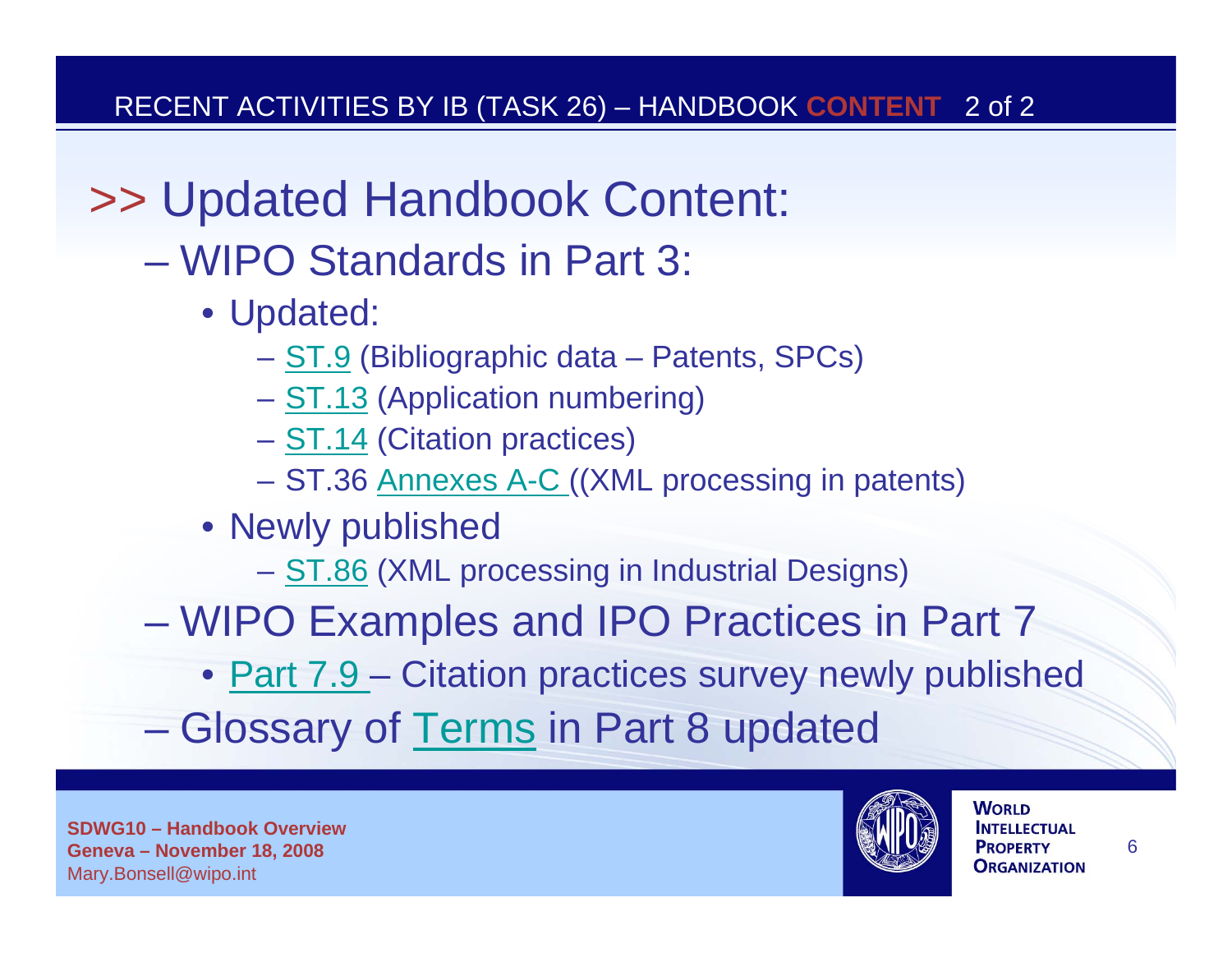#### HANDBOOK CONTENT – CURRENT PUBLIC LOCATION

### >> http://www.wipo.int/**standards**

| $\Leftrightarrow$ $\Theta$                      | 0<br>http://www.wipo.int/standards/en/                                                                                                                                                                                                                    | <b>G</b> - wipo handbook<br>×.<br>$\triangleright$ |                                                                                     |  |  |  |
|-------------------------------------------------|-----------------------------------------------------------------------------------------------------------------------------------------------------------------------------------------------------------------------------------------------------------|----------------------------------------------------|-------------------------------------------------------------------------------------|--|--|--|
| Getting Started <b>by Latest Headlines</b>      |                                                                                                                                                                                                                                                           |                                                    |                                                                                     |  |  |  |
| <b>WORLD</b><br><b>INTELLECTUAL</b>             |                                                                                                                                                                                                                                                           |                                                    | Español Franç                                                                       |  |  |  |
| <b>PROPERTY</b><br>) RGANIZATION                | <b>RESOURCES</b>                                                                                                                                                                                                                                          |                                                    | Searc                                                                               |  |  |  |
|                                                 | <b>RESOURCES</b><br><b>ABOUT WIPO</b><br><b>ID SERVICES</b><br><b>PROGRAM ACTIVITIES</b>                                                                                                                                                                  | <b>NEWS &amp; EVENTS</b>                           |                                                                                     |  |  |  |
|                                                 | E-Bookshop<br>>WIPO Handbook (Standards)<br>Home > Resources                                                                                                                                                                                              |                                                    |                                                                                     |  |  |  |
| <b>WIPO HANDBOOK</b>                            | <b>Free Publications</b>                                                                                                                                                                                                                                  |                                                    |                                                                                     |  |  |  |
| (STANDARDS)                                     | <b>WIPO Handbook on Industrial Pro Documents</b>                                                                                                                                                                                                          | nd Documentation                                   |                                                                                     |  |  |  |
| Introduction<br>International                   | <b>WIPO IP Handbook</b><br>This online Handbook on Industrial Property Infor                                                                                                                                                                              |                                                    | <b>SHORTCUTS</b><br>ls the authoritative source of the World                        |  |  |  |
| Cooperation                                     | Intellectual Property Organization (WIPO) Standar Search IP Databases                                                                                                                                                                                     |                                                    | Buidelines in the field of industrial property<br>List of WIPO                      |  |  |  |
| WIPO Standards<br><b>PCT Min. Documentation</b> | information and documentation. It also provides in<br>Collection of Laws (CLEA)                                                                                                                                                                           | concerning patent, trademark and                   | Standards                                                                           |  |  |  |
| <b>International</b>                            | industrial design documentation. The Handbook is<br>Directory of IP Offices<br>modernizing their information and publication syste                                                                                                                        | property offices in establishing or                | <b>Tracked Changes</b><br>rty offices and other users to keep pace                  |  |  |  |
| Classifications                                 | with, and put into implementation, developments in iP Statistics                                                                                                                                                                                          |                                                    | <b>Files</b><br>at apply to the exchange, dissemination                             |  |  |  |
| IP Information<br>Examples & IPO Practices      | and sharing of industrial property information, as v                                                                                                                                                                                                      | O Handbook (Standards)                             | Archives<br>technological information contained in                                  |  |  |  |
| <b>Terms &amp; Abbreviations</b>                | patent documents and, to a certain extent, the leg<br>Library<br>The Handbook is an important tool for both the no                                                                                                                                        |                                                    | dustrial property documents in general.<br>ed industrial property information user. |  |  |  |
| <b>RELATED LINKS</b>                            | FAQS                                                                                                                                                                                                                                                      |                                                    |                                                                                     |  |  |  |
| Standing Committee on                           | The various Standards, Recommendations and Gtreet and control the method of have been drafted with the help                                                                                                                                               |                                                    |                                                                                     |  |  |  |
| <b>Information Technologies</b><br>(SCIT)       | of groups of experts from many countries in meetings organized by WIPO and are the result of international cooperation<br>in the field of industrial property. The contribution of these experts to the development of industrial property information is |                                                    |                                                                                     |  |  |  |
|                                                 | gratefully acknowledged.                                                                                                                                                                                                                                  |                                                    |                                                                                     |  |  |  |
|                                                 | Part 1 - Introduction                                                                                                                                                                                                                                     |                                                    | Access                                                                              |  |  |  |
|                                                 | ≫<br>Part 2 - International Cooperation                                                                                                                                                                                                                   |                                                    |                                                                                     |  |  |  |
|                                                 | -WIPO Standards<br>Part 3                                                                                                                                                                                                                                 |                                                    |                                                                                     |  |  |  |
|                                                 | $\gg$<br>Part 4 - PCT Minimum Documentation                                                                                                                                                                                                               |                                                    | <b>Other Handbook</b>                                                               |  |  |  |
|                                                 | Part 5<br>International Classifications                                                                                                                                                                                                                   |                                                    |                                                                                     |  |  |  |
|                                                 | $\gg$<br>- Access to Industrial Property Information<br>Part 6                                                                                                                                                                                            |                                                    | Navigate to key Handbook parts                                                      |  |  |  |
|                                                 | <b>Examples and IPO Practices</b><br>Part 7                                                                                                                                                                                                               |                                                    |                                                                                     |  |  |  |
|                                                 | Terms and Abbreviations concerning Industrial Property Information and Documentation<br>Part 8                                                                                                                                                            |                                                    |                                                                                     |  |  |  |
|                                                 |                                                                                                                                                                                                                                                           |                                                    |                                                                                     |  |  |  |